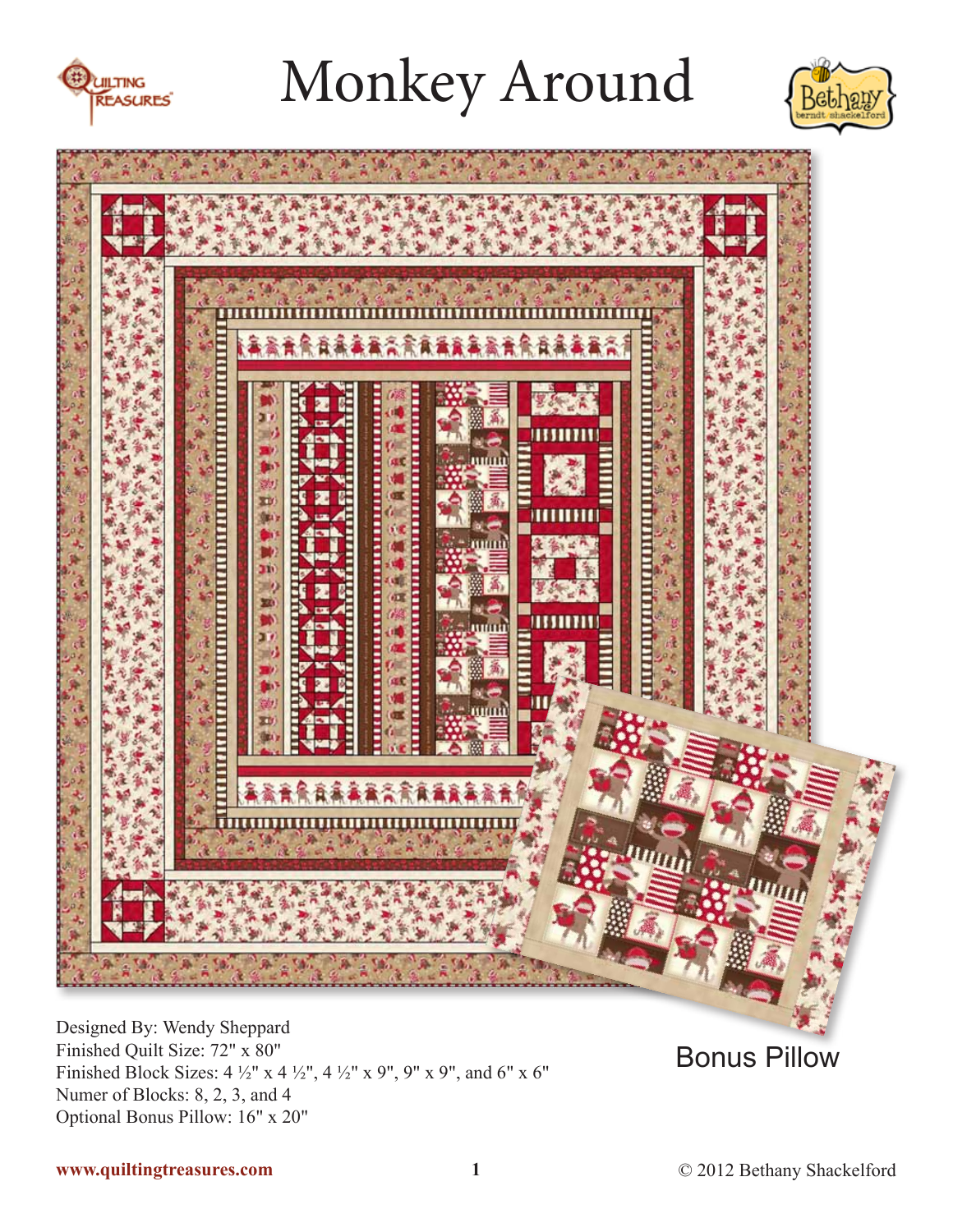



|                |           |          |                                                                                                 |           | <b>FABRIC REQUIREMENTS</b> |                |                                                                                          |
|----------------|-----------|----------|-------------------------------------------------------------------------------------------------|-----------|----------------------------|----------------|------------------------------------------------------------------------------------------|
|                |           |          |                                                                                                 |           | Design:                    | Yards          |                                                                                          |
|                |           |          |                                                                                                 |           | 22455 E                    | $\frac{3}{4}$  |                                                                                          |
|                |           |          |                                                                                                 |           | 22454 A                    | $\frac{1}{2}$  |                                                                                          |
| 22455 E        | 22454 A   | 22455 R  |                                                                                                 | 22449 AR  | 22455 R                    | $\frac{5}{8}$  |                                                                                          |
|                |           |          |                                                                                                 |           | 22449 AR                   | $1\frac{1}{4}$ |                                                                                          |
|                |           |          |                                                                                                 |           | 22451 E                    | $1\frac{2}{3}$ |                                                                                          |
|                |           |          |                                                                                                 |           | 22451 A                    | $1\frac{1}{3}$ |                                                                                          |
|                |           |          |                                                                                                 |           | 22450 AR                   | $\frac{3}{4}$  |                                                                                          |
|                |           |          |                                                                                                 |           | 22452 E                    | $\frac{1}{4}$  |                                                                                          |
| 22451 E        | 22451A    | 22450 AR |                                                                                                 | 22452 E   | 22454 R                    | $\frac{2}{3}$  |                                                                                          |
|                |           |          |                                                                                                 | (Backing) | 22455 A                    | $\frac{5}{8}$  |                                                                                          |
|                |           |          |                                                                                                 |           | 22453 A                    | $\frac{1}{2}$  |                                                                                          |
|                |           |          |                                                                                                 |           | 22452 E (Backing)          | 5              |                                                                                          |
|                |           |          |                                                                                                 |           |                            |                | <b>Bonus Project - Remaining fabric 22449 AR car</b><br>be used for a cute throw pillow! |
|                | 22454 R   | 22455 A  | 22453 A                                                                                         |           |                            |                |                                                                                          |
|                | (Binding) |          |                                                                                                 |           |                            |                |                                                                                          |
| <b>Cutting</b> |           |          | 22451 E: Cream Monkey Print<br>$\sim$ Cut (2) 2.3/ U v WOF string: result into (4) 2.3/ U v 7 U |           |                            |                |                                                                                          |

*Label all pieces and strips with the letters given in the cutting list. They are referred to by letter throughout the instructions. Single letters are used for the block pieces; note that Y and Z are not used. Double letters are used for all quilt center and border strips.*

**WOF =** *Width of Fabric from selvedge to selvedge.*

## **22449 AR: Patch Print**

- Cut (1)  $7\frac{1}{2}$ " x 36  $\frac{1}{2}$ " HH strip along the length of the fabric, centering motifs in the strip
- Cut (1) 14  $\frac{1}{2}$ " square for optional bonus pillow
- Cut (1) 16  $\frac{1}{2}$ " x 20  $\frac{1}{2}$ " backing rectangle for optional bonus pillow

## **22450 AR: Monkey Stripe**

- Cut (2)  $3\frac{1}{2}$ " x 36 $\frac{1}{2}$ " CC strips for quilt center, centering a tan monkey section in each strip
- Cut (2)  $2''$  x 36  $\frac{1}{2}''$  FF strips for quilt center, centering a brown word section in each strip
- Cut (2)  $1\frac{1}{2}$ " x 38  $\frac{1}{2}$ " KK strips for borders, centering a red word section in each strip
- Cut (2)  $3\frac{1}{2}$ " x  $38\frac{1}{2}$ " LL strips for borders, centering a cream monkey section in each strip

# **22451 A: Tan Monkey Print**

• Cut (12) 3 1/2" x **WOF** OO/TT strips for borders

- Cut (2) 2 ¾" x **WOF** strips; recut into (4) 2 ¾" x 7" O strips, (2)  $2 \frac{3}{4}$ " x  $2 \frac{1}{2}$ " N pieces, (4)  $2 \frac{3}{4}$ " x  $1 \frac{1}{2}$ " X pieces, and (8)  $2 \frac{3}{8}$ " x  $2 \frac{3}{8}$ " G squares.
- Cut the G squares in half diagonally to make (16) G triangles.
- Cut (1) 1 ¼" x **WOF** F strip for strip set
- Cut (1) 1 ½" x **WOF** M strip for strip set
- Cut (1)  $4\frac{1}{2}$ " x **WOF** strip; recut into (2)  $4\frac{1}{2}$ " R squares and (8)  $2\frac{7}{8}$ " x  $2\frac{7}{8}$ " L squares. Cut the L squares in half diagonally to make 16 L triangles.
- Cut (6) 6 ½" x **WOF** RR strips for borders
- Cut (1) 2  $\frac{1}{2}$ " x **WOF** strip; recut into (2) 2  $\frac{1}{2}$ " x 16  $\frac{1}{2}$ " strips for optional bonus pillow

# **22452 E: Cream Toy Print**

- Cut (1)  $2\frac{3}{8}$ " x **WOF** strip; recut into (8)  $2\frac{3}{8}$ " B squares and (4) 2" x 2" A squares. Cut the B squares in half diagonally to make (16) B triangles.
- Cut (1) 1 ¼" x **WOF** D strip for strip set

# **22453 A: Brown/Red Dot**

- Cut (2)  $1\frac{1}{2}$ " x 36  $\frac{1}{2}$ " AA strips for quilt center
- Cut (6) 1 ½" x **WOF** PP strips for borders

# **22454 A: Brown Stripe**

- Cut (2) 1 ¾" x **WOF** strips; recut into (8) 1 ¾" x 7" T strips
- Cut (2)  $1\frac{1}{4}$ " x 36  $\frac{1}{2}$ " EE strips for quilt center
- Cut (5) 1 ½" x **WOF** NN strips for borders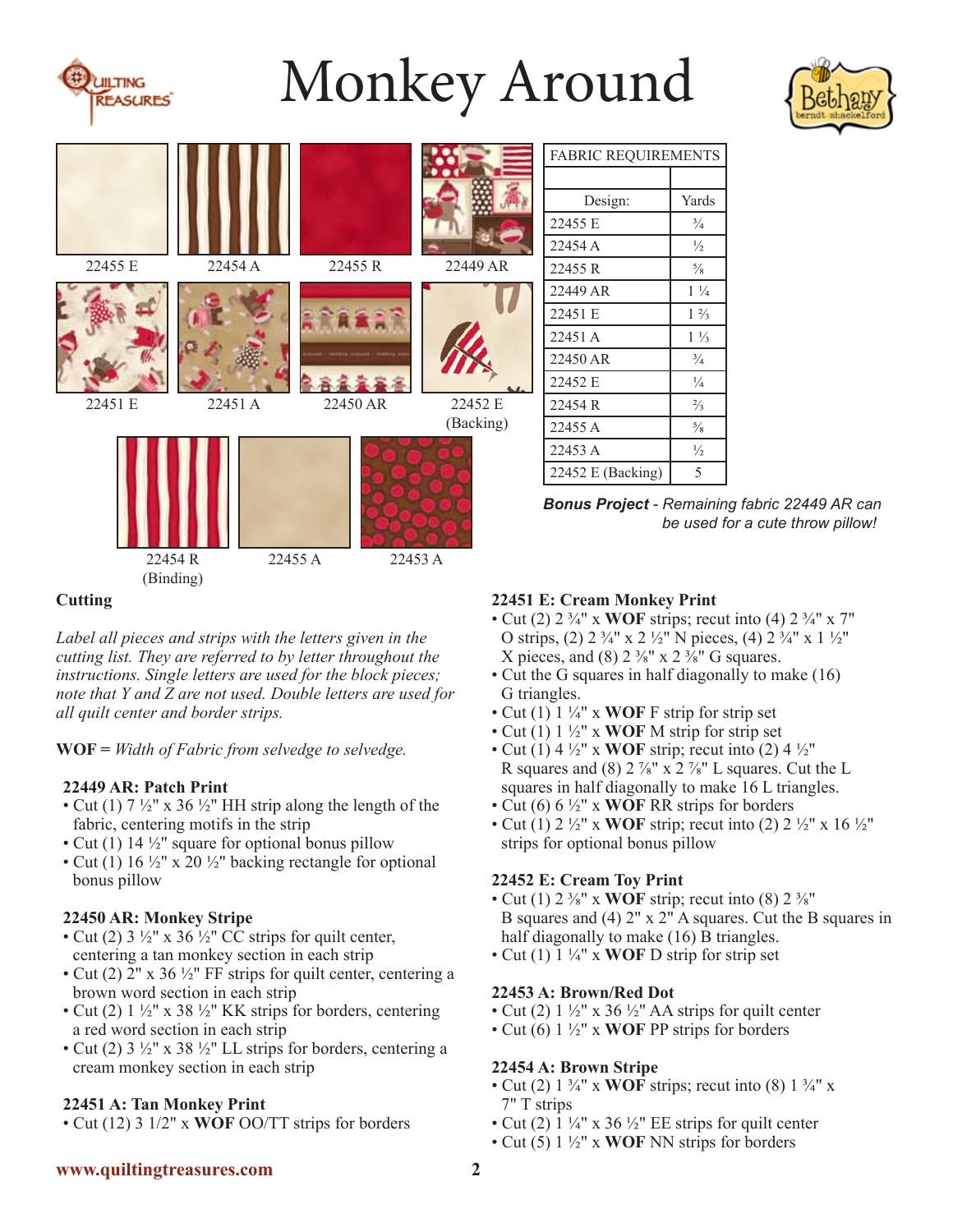



#### **22454 R: Red Stripe**

- Cut (2)  $1\frac{1}{4}$ " x 36  $\frac{1}{2}$ " GG strips for quilt center
- Cut (8) 2 ¼" x **WOF** strips for binding

#### **22455 A: Tan Texture**

- Cut (1)  $1 \frac{3}{4}$ " x **WOF** strip; recut into (8)  $1 \frac{3}{4}$ " Q squares
- Cut (2)  $1\frac{1}{4}$ " x 36  $\frac{1}{2}$ " II strips for quilt center
- Cut (2)  $1\frac{1}{2}$ " x 38  $\frac{1}{2}$ " JJ strips for borders
- Cut (5) 1 ½" x **WOF** MM strips for borders
- Cut (2) 1 ½" x **WOF** strips; recut into (2) 1 ½" x 14 ½" and (2)  $1\frac{1}{2}$ " x 16  $\frac{1}{2}$ " strips for optional bonus pillow

## **22455 E: Cream Texture**

- Cut (2) 1 ⅛" x **WOF** BB strips for quilt center
- Cut (1) 1 ¼" x **WOF** DD strip for quilt center
- Cut (12) 1 ½" x **WOF** QQ/SS strips for borders

#### **22455 R: Red Texture**

- Cut (1)  $2\frac{3}{8}$ " x **WOF** strip; recut into (16)  $2\frac{3}{8}$ " C squares. Cut the C squares in half diagonally to make (32) C triangles.
- Cut (2)  $1\frac{1}{4}$ <sup> $\cdot$ </sup> x **WOF** E strips for strip sets
- Cut (1) 1 ½" x **WOF** K strip for strip set
- Cut (1)  $2\frac{1}{2}$ " x **WOF** strip; recut into (5)  $2\frac{1}{2}$ " I squares, (2)  $1 \frac{1}{2}$ " x  $2 \frac{1}{2}$ " W pieces, and (4)  $2$ " x  $2$ " H squares
- Cut (3)  $1\frac{3}{4}$ " x **WOF** strips; recut into (10)  $1\frac{3}{4}$ " x 7" P strips, (4)  $1 \frac{3}{4}$ " x 4  $\frac{1}{2}$ " S strips, (4)  $1 \frac{3}{4}$ " x 3  $\frac{3}{4}$ " V strips, and  $(8)$  1  $\frac{3}{4}$ " U squares
- Cut  $(1)$  2  $\frac{7}{8}$ " x **WOF** strip; recut into  $(8)$  2  $\frac{7}{8}$ " J squares. Cut the J squares in half diagonally to make (16) J triangles.

#### **Backing Fabric**

• Cut (2) 88" x **WOF** lengths for backing

## **Monkey Wrench Blocks**

**1.** Sew a D strip lengthwise together with an E strip to make a strip set. Press seam toward E. Repeat with E and F strips. Crosscut the strip sets into  $(16)$  2" D/E segments and (16) 2" E/F segments.



**2.** Repeat step 1 with K and M strips and crosscut (16)  $2\frac{1}{2}$ " K/M segments.



**3.** Stitch a B triangle to a C triangle to make a B/C unit Press seam toward C. Repeat to make 16 B/C units total. Repeat with C and G triangles to make 16 C/G units and with J and L triangles to make 16 J/L units.



**4.** To make the Cream Monkey Wrench block, sew a D/E segment to opposite sides of an A square to make the center row. Press seams toward the D/E segments. Stitch a B/C unit to each end of 2 D/E segments to make the top and bottom rows. Press seams toward the D/E segments. Sew the center row between the top and bottom rows to complete  $(1)$  5" x 5" block. Press seams toward the center row. Repeat to make 4 blocks total.



**5.** To make the Red Monkey Wrench block, stitch an E/F segment to opposite sides of an H square to make the center row. Press seams toward the H square. Sew a C/G unit to each end of 2 E/F segments to make the top and bottom rows. Press seams toward the C/G units. Stitch the center row between the top and bottom rows to complete (1) 5" x 5" block. Press seams away from the center row. Repeat to make 4 blocks total.





**Red Monkey Wrench Block**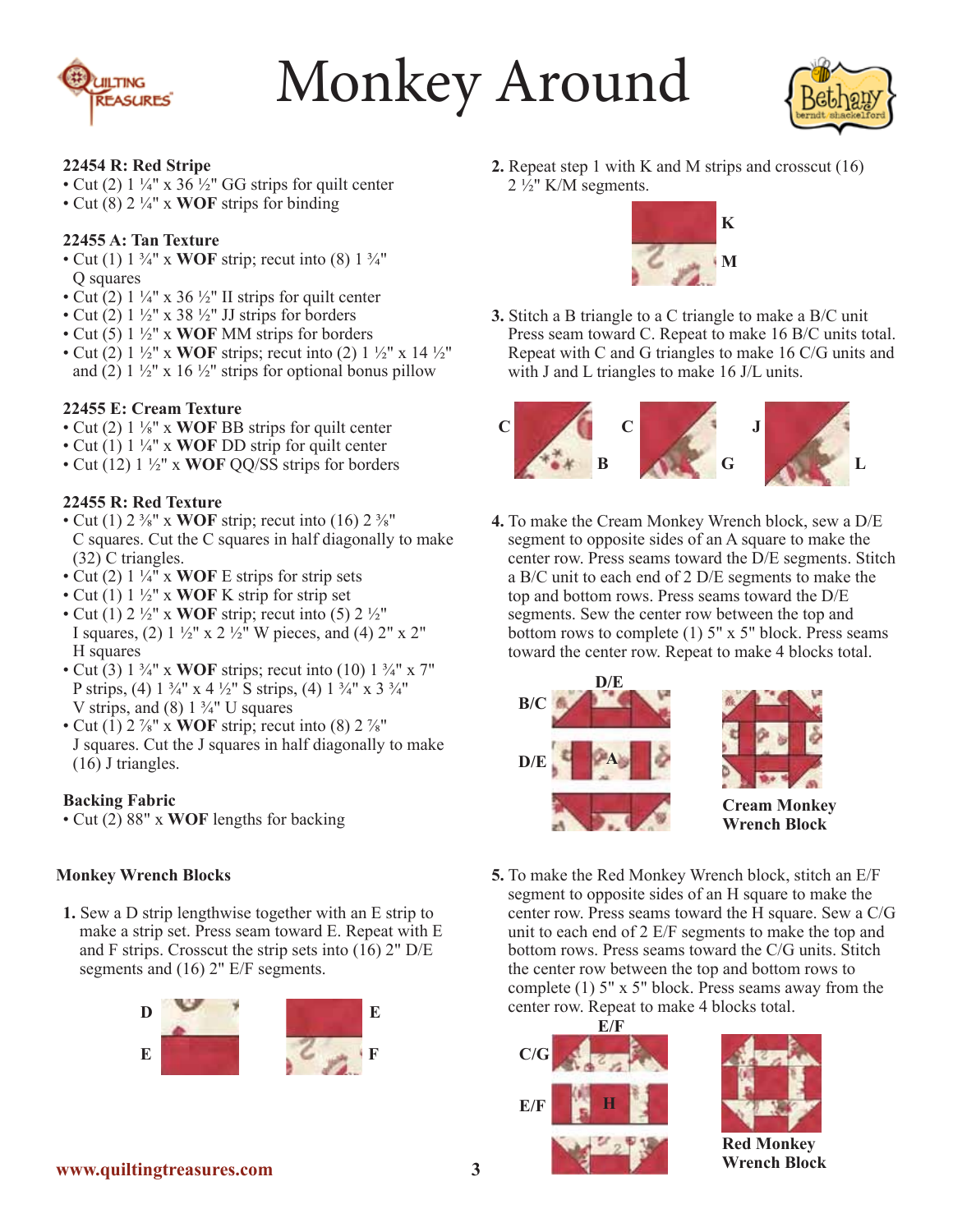



**6.** To make 1 Border Monkey Wrench block, repeat step 5 using an I square and J/L and K/M units to complete (1)  $6\frac{1}{2}$ " x  $6\frac{1}{2}$ " block. Repeat to make 4 blocks total.





## **Frame Blocks**

- **1.** To make the Cream Frame block, sew an I square between 2 N pieces. Press seams toward the I square. Stitch an O strip to the top and bottom of the pieced strip. Press seams toward the O strips.
- **2.** Stitch a P strip to opposite sides of the pieced unit. Press seams toward the P strips. Sew a Q square to each end of 2 P strips. Press seams toward the P strips. Sew the pieced strips to the top and bottom of the pieced unit to complete the 9  $\frac{1}{2}$ " x 9  $\frac{1}{2}$ " block. Press seams toward the pieced strips.





**Cream Frame Block**

**3.** To make the Stripe Frame blocks, sew an S strip to opposite sides of the R squares and P strips to the top and bottom. Press seams toward the strips.

**4.** Sew a T strip to opposite sides of the pieced units. Press seams toward the pieced units. Sew a U square to each end of the remaining T strips. Press seams toward the U squares. Sew the pieced strips to the top and bottom of the pieced units to complete (2)  $9\frac{1}{2}$  x  $9\frac{1}{2}$ " blocks. Press seams toward the pieced strips.





**Stripe Frame Block**

- **5.** To make the Half Frame blocks, sew an X piece to opposite sides of the W pieces. Press seams toward the W pieces. Sew an O strip to 1 long sides of each pieced strip. Press seams toward the O strips.
- **6.** Stitch a V strip to opposite ends of the pieced units. Press seams toward the V strips. Sew a Q square to each end of the remaining P strips. Press seams toward the P strips. Sew the pieced strips to the O edge of the pieced units to complete (2)  $5'' \times 9 \frac{1}{2}$  blocks. Press seams toward the pieced strips.



**Half Frame Block**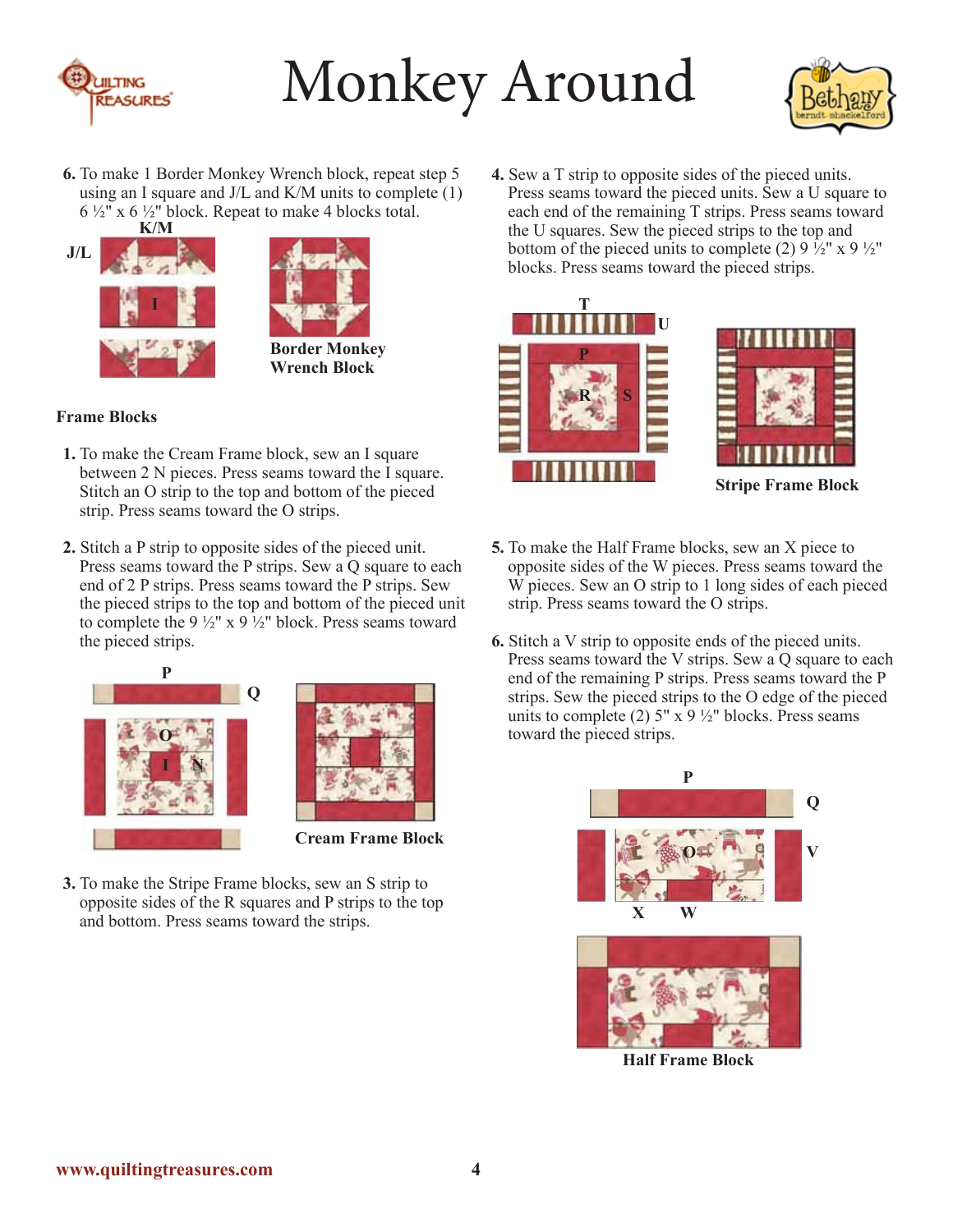

#### **Quilt Center**

- **1.** Sew the smaller Cream and Red Monkey Wrench blocks alternately together to make a 36 ½" long strip. Press seams toward the red blocks.
- **2.** Stitch the Cream Frame block between the Stripe Frame blocks and add a Half Frame block to each end to make a 36 ½" long strip. Press seams away from the stripe blocks.
- **3.** Join the AA through II quilt center strips with the Monkey Wrench and Frame strips to complete the  $38\frac{1}{2}$ " x  $36\frac{1}{2}$ " quilt center (see above). Press seams away from the block strips and toward the darker fabrics.

#### **Quilt Assembly**

*Refer to the quilt drawing on page 1 for the following steps. Border strips are added in alphabetical order, longer strips to the long sides and shorter strips to the top and bottom.*

- **1.** Sew JJ, KK, and LL strips to the top of the quilt center. Press seams toward each strip added. Repeat on the bottom of the quilt center.
- **2.** Sew the MM strips short ends together to make a long strip. Press seams to one side. Cut into  $(2)$  46  $\frac{1}{2}$ " and  $(2)$ 40 ½" strips. Sew the longer strips to opposite sides and the shorter strips to the top and bottom of the quilt center. Press seams toward the strips.